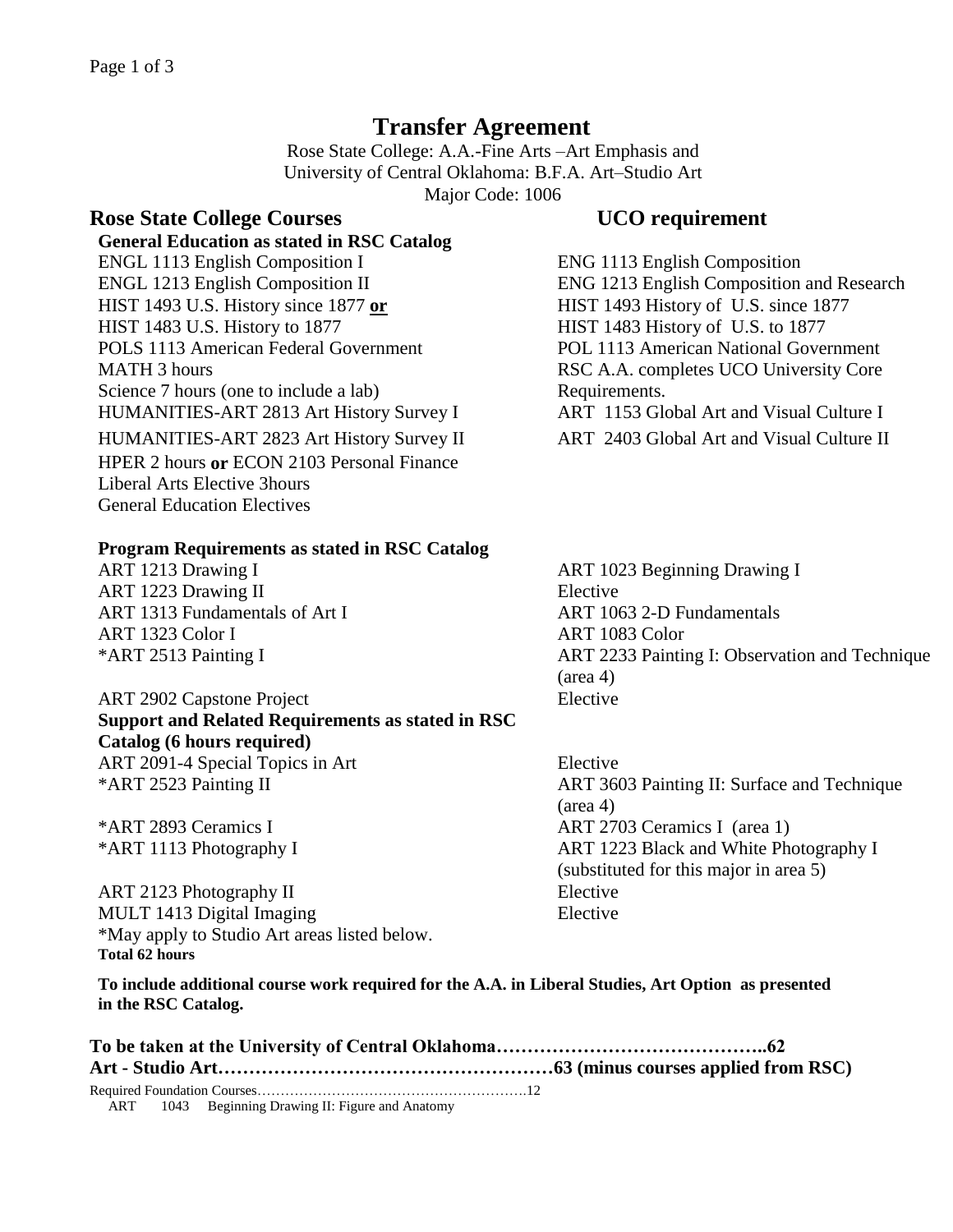- ART 1073 3-D Fundamentals
- ART 2903 Foundation Seminar<br>ART 3513 Contemporary Art an
- 3513 Contemporary Art and Visual Culture

Students must successfully complete the Foundation Seminar class with at least a "C" and achieve an average of at least 2.75 in foundation courses before enrollment in any upper division courses.

### **Studio Art Course………………………………………………………… 27**

Select 27 hours from the following seven areas; **with at least 12 hours from any one area.**

Studio Area of Emphasis Courses...................................................... 15

Select 15 hours from one of the following six areas. \*ART 4600 Studio Art may be taken for a maximum of six credit hours.

Area 1: Ceramics ART 2703 Ceramics I (may be taken at RSC) ART 2803 Ceramics II ART 3173 Ceramics III ART 4263 Ceramics IV ART 3990 Advanced Topics

- \*ART 4600 Studio Art
- ART 4900 Practicum in Art
- Area 2: Drawing
- ART 2103 Drawing III: Contemporary Practices
- ART 3113 Intro to Printmaking
- ART 3323 Intaglio
- ART 3413 Mixed Media I
- ART 3503 Drawing IV: Special Topics
- ART 4283 Drawing V: Drawing as Professional Practice
- ART 3990 Advanced Topics
- \*ART 4600 Studio Art
- ART 4900 Practicum in Art
- Area 3: Jewelry and Metalsmithing
- ART 3463 Jewelry & Metalsmithing I
- ART 3723 Metalsmithing I
- ART 4403 Jewelry I
- ART 4533 Metalsmithing II
- ART 4563 Jewelry II
- ART 3990 Advanced Topics<br>\*ART 4600 Studio Art
- 4600 Studio Art
- ART 4900 Practicum in Art Area 4: Painting
- ART 2233 Painting I: Observation and Technique I (taken at RSC)
- ART 3603 Painting II: Surface and Technique I (may be taken at RSC)
- ART 3623 Painting II: Figurative Painting
- ART 4153 Advanced Painting: Serial Development
- ART 3990 Advanced Topics
- \*ART 4600 Studio Art
- ART 4900 Practicum in Art
- Area 5: Photography
- 
- ART 1223 Black and White Photography I (may be taken at RSC)
- ART 2223 Black and White Photography II
- ART 3223 Black and White Photography III
- ART 4083 Photographic Processing Using Non-silver
- ART 4133 Digital Printmaking
- ART 4633 Advanced Silver Printing & Developing
- ART 3990 Advanced Topics
- \*ART 4600 Studio Art
- ART 4900 Practicum in Art
- Area 6: Sculpture ART 2633 Beginning Sculpture
	-
	- ART 3633 Intermediate Sculpture
- ART 4313 Advanced Sculpture I
- ART 4613 Advanced Sculpture II
- ART 3990 Advanced Topics